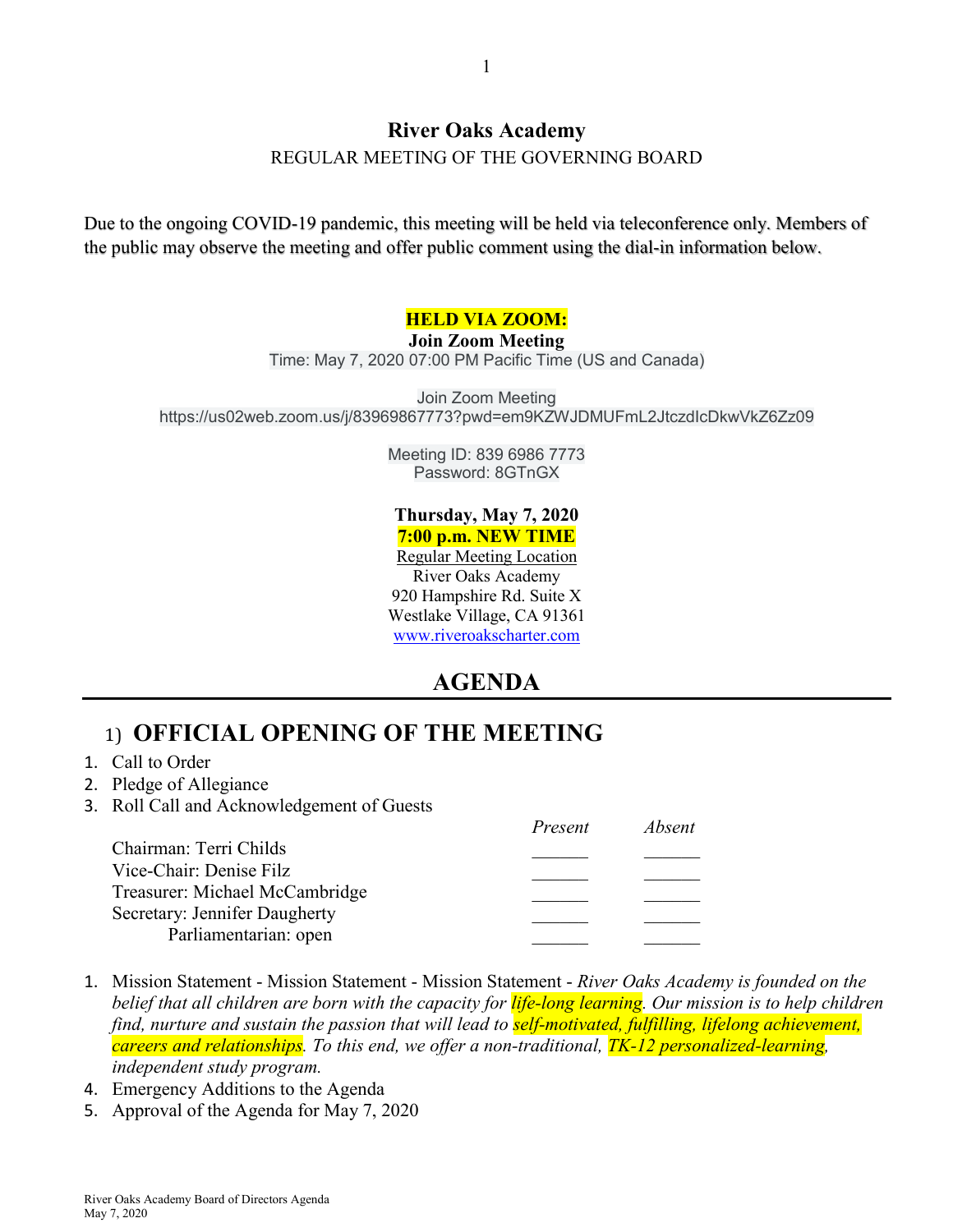*Motion to: Made by: Motion is:*

# 2) **ORGANIZATIONAL**

## 3) **PUBLIC COMMENTS**

*Citizens who would like to address the Board on any item on the Agenda may do so now or when the President requests comments from the Public as the Board is considering the item. This portion of the Annual Board meeting*  is set aside for members of the audience to make comments or raise issues that are not specifically on the agenda. *These presentations, both during open and agendized topics, are limited to three (3) minutes per presentation and the total time allotted to non-agenda items will not exceed fifteen (15) minutes.*

### 4) **INFORMATION AND DISCUSSION ITEMS**

*These items are presented to the Board for information only and are not subject to action at this meeting. These items may be added to a future meeting for action by the Board.*

- 1. Budget Committee Informational (10 min)
- 2. Parent Advisory Council (PAC) Informational (10 min)
- 3. Teacher's Report Informational (10 min)
- 4. Oxnard Report (10 min)
- 5. Student Report Informational (10 min)
- 6. Career Pathways Report Informational (10 min)
- 7. High School Guidance Counselor—Informational (10 min)

#### 5) **REPORTS**

- 1. Board Chairperson's Report
- 2. Individual Board Member Report
- 3. Director's Report
- 4. BSA Report
- 5. VCOE Report

## 6) **CONSENT AGENDA ITEMS**

*Actions proposed for the Consent Agenda are items consistent with adopted policies and approved practices of River Oaks Academy and are deemed routine in nature. The Board will be asked to approve all of the Consent Agenda items by a single vote unless any member of the Board or the Public asks that an item be removed from the Consent Agenda and considered and discussed separately.*

- 1. Consideration to approve the April 2, 2020 Minutes
- 2. Consideration to approve the ROA Financial Statement
- 3. Consideration to approve the ROA Board Report of Purchase Orders
- 4. Consideration to approve the ROA Board Report of Commercial Checks
- 5. Consideration to approve the ROA PAC Transaction Detail Report

*Public Comments:*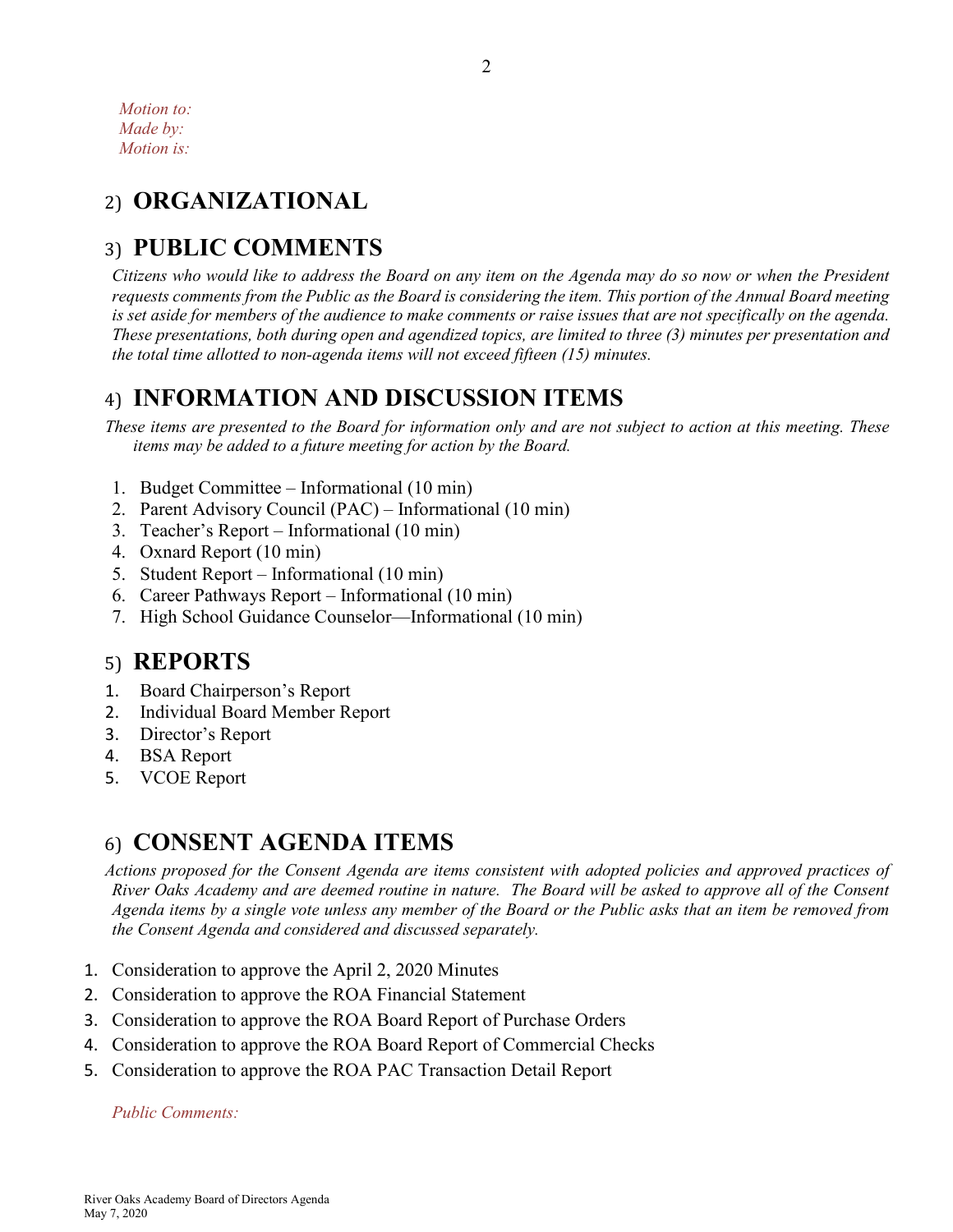*Motion to: Made by: Motion is:*

#### 7) **ACTION ITEMS**

- 1. Review, Discussion, and Approval of the Agreement for Business Services between the *The Ventura County Schools Business Services Authority* and ROA; July 1, 2020-June 30, 2021.
	- a) This is our agreement for the services that the BSA (Benny/Rudy) renders.

*Public Comments: Motion to: Made by: Motion is:*

- 2. Review, Discussion, and Approval of the renewal of the APlus membership for the 20-21 school year; not to exceed: \$3,800.00
	- a) APlus is the Personalized Learning Organization to which we belong. We believe that this organization has been of incredible support with all the political events that are happening surrounding charter schools. The CEO, Jeff Rice, has been informing us regularly on all the new issues creeping up at the state level. Our membership to this organization is invaluable.

 *Public Comments: Motion to: Made by: Motion is:*

3. Review, Discussion, and Approval to waive the SB 740 Requirement to spend 80% of the 2019-20 Revenues for Instructional/Instructional support due to the uncertainty of future State revenues caused by the COVID-19 crisis (Benny/Rudy).

 *Public Comments: Motion to: Made by: Motion is:*

- 4. Review, Discussion, and Approval of the quote from Mystery Science for the renewal of our license for one year; not to exceed: \$499.00
	- a) This quote is to renew our science license with Mystery Science.

*Public Comments:*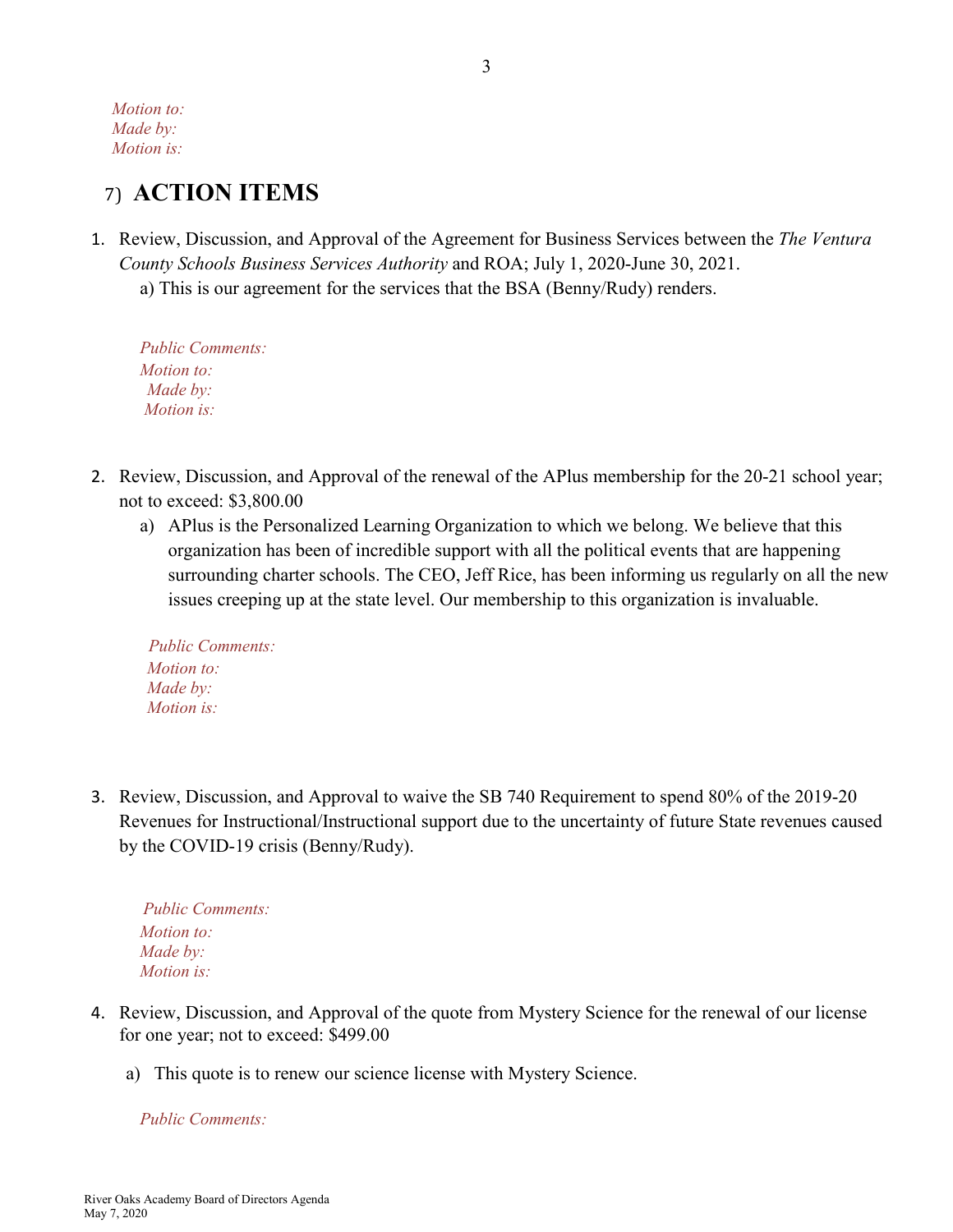*Motion to: Made by: Motion is:*

5. Review, Discussion, and Approval of a stipend for Kathy Jackson and Leslie Maple to organize, review and coordinate replacement of curriculum; inventory shelves; file portfolios at the offsite storage unit; organize STEM materials; check and print answer keys for a variety of textbooks and assessments; work on NGSS (science) syllabi; etc. after the school year ends at both sites, Westlake and Oxnard. Anticipated time needed: 2 weeks. Not to exceed \$2,500.00 each.

*Public Comments: Motion to: Made by: Motion is:*

- 6. Review, Discussion and Approval of adding additional funds for the following SPED service providers:
	- a. Andrea Bleecher, Speech Oxnard; not to exceed: \$5,800.00
	- b. Mary Beth Adams, Resource teacher Oxnard & Westlake; not to exceed: \$13,564.00
	- c. Sherry Franzino, Resource teacher Westlake, not to exceed: \$3,100.00

*Public Comments: Motion to: Made by: Motion is:*

- 7. Review, Discussion and Approval of adding additional funds for the following specialists:
	- a) Andrea Diamond, art/science workshops; not to exceed: \$1,710.00
	- b) Professor Egghead, science; not to exceed: \$480.00
	- c) Laura Sether, academic writing; not to exceed: \$1,560.00
	- d) Wonderland, movies; not to exceed: \$360.00
	- e) Playwell Legos; not to exceed: \$750.00
	- f) Lee Corkett, photography; not to exceed: \$300.00
	- g) Human Nature Center, art; not to exceed: \$1,550.00
	- h) Parker Anderson, not to exceed: \$450.00
	- i) Greg Kindseth, Movies by Kids, not to exceed: \$390
	- j) Ingrid Cassady, science, not to exceed: \$140.00
	- k) PlayWell Lego, not to exceed: \$1,250.00
	- l) Chris Jung, Minecraft Urban Planning; not to exceed: \$1,068.75
	- m) Ralph D'Ignazio, guitar class; not to exceed: \$100.00
	- n) Michael Voogd, cartoon class; not to exceed: \$1,500.00

*Public Comments: Motion to: Made by:*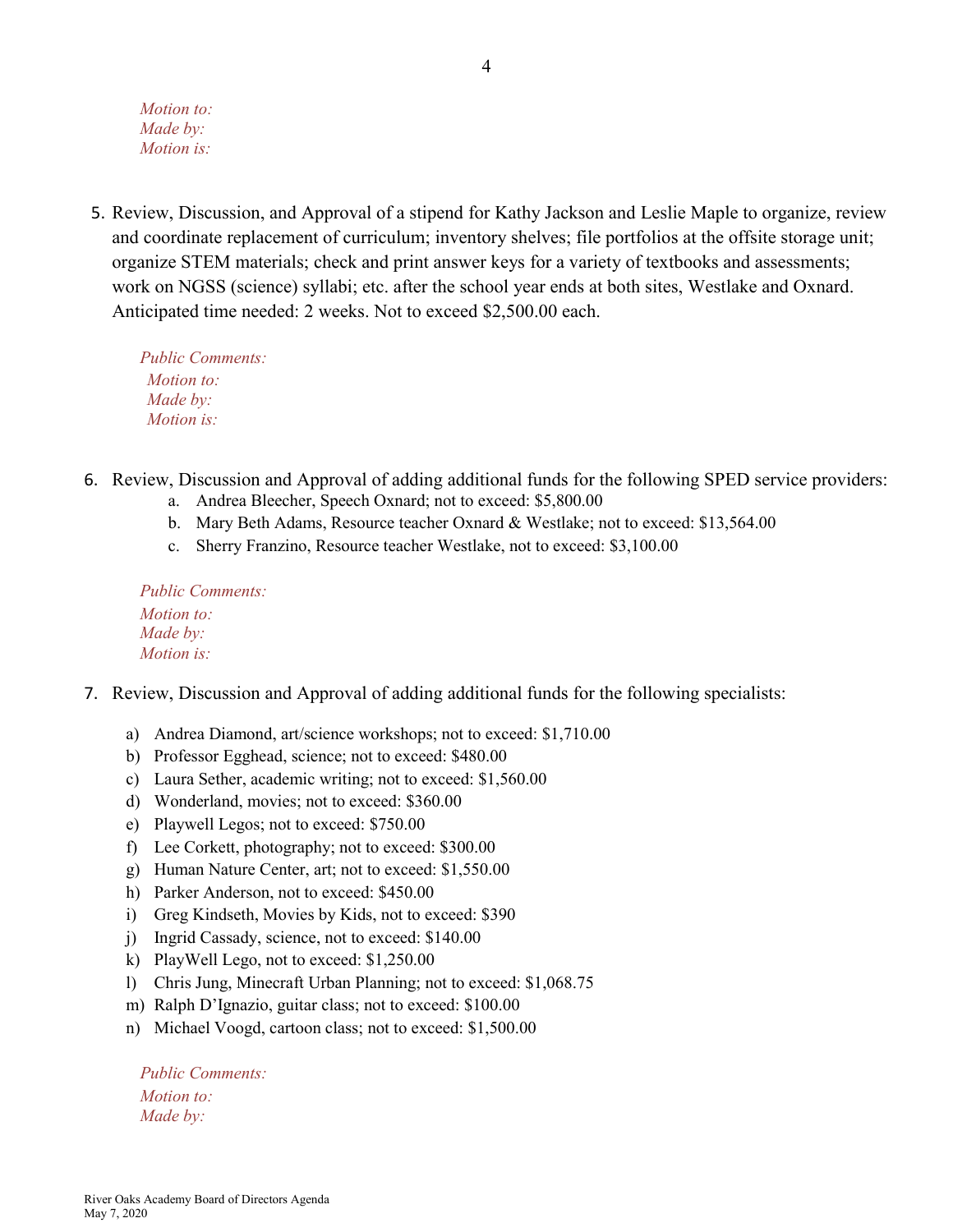*Motion is:*

- 8. Review, Discussion and Approval of the contract for Stephen Ware to help with facility maintenance when needed. Hourly rate: \$65.00; not to exceed \$3,000.00
	- a) Stephen has been doing handywork for us before. With the move out of our Oxnard facility we will need the help of a handyman to make minor repairs as they come up.

*Public Comments: Motion to: Made by: Motion is:*

- 9. Review, Discussion and Approval of the quote from Triumph Learning for a reorder of standards-aligned math and ELA consumables; not to exceed \$4,300.00 for math and \$5,400.00 for ELA.
	- a) These consumables are a curriculum that is very well liked by our staff and families.

*Public Comments: Motion to: Made by: Motion is:*

- 10. Review, Discussion and Approval of the following agreements with School Pathways:
	- *a)* For the usage of our School Information System and its features. Cost will depend on usage and student enrollment.
	- *b)* For the agreement with School Pathways for the SEDS Bridges Addendum to enter into an access agreement covering computer software products and services to import SPED information from SIRAS to School Pathways. One time set up fee: \$500.00 and annual maintenance fee of \$700.00
	- c) For the agreement with School Pathways to support ROA to report to CALPADS and also submit our CBEDS data; not to exceed: \$8,500.00

*Public Comments: Motion to: Made by: Motion is:*

- 11. Review, Discussion and Approval of the quote from Edgenuity for 65 online licenses. Not to exceed: \$5,850.00
	- a) We have used Edgenuity for several years for classes that our high school students like to take online. We anticipate that we are going to need more licenses in the fall, but would like to start with 65. For the 19-20 school year, we had 85 licenses.

*Public Comments: Motion to: Made by: Motion is:*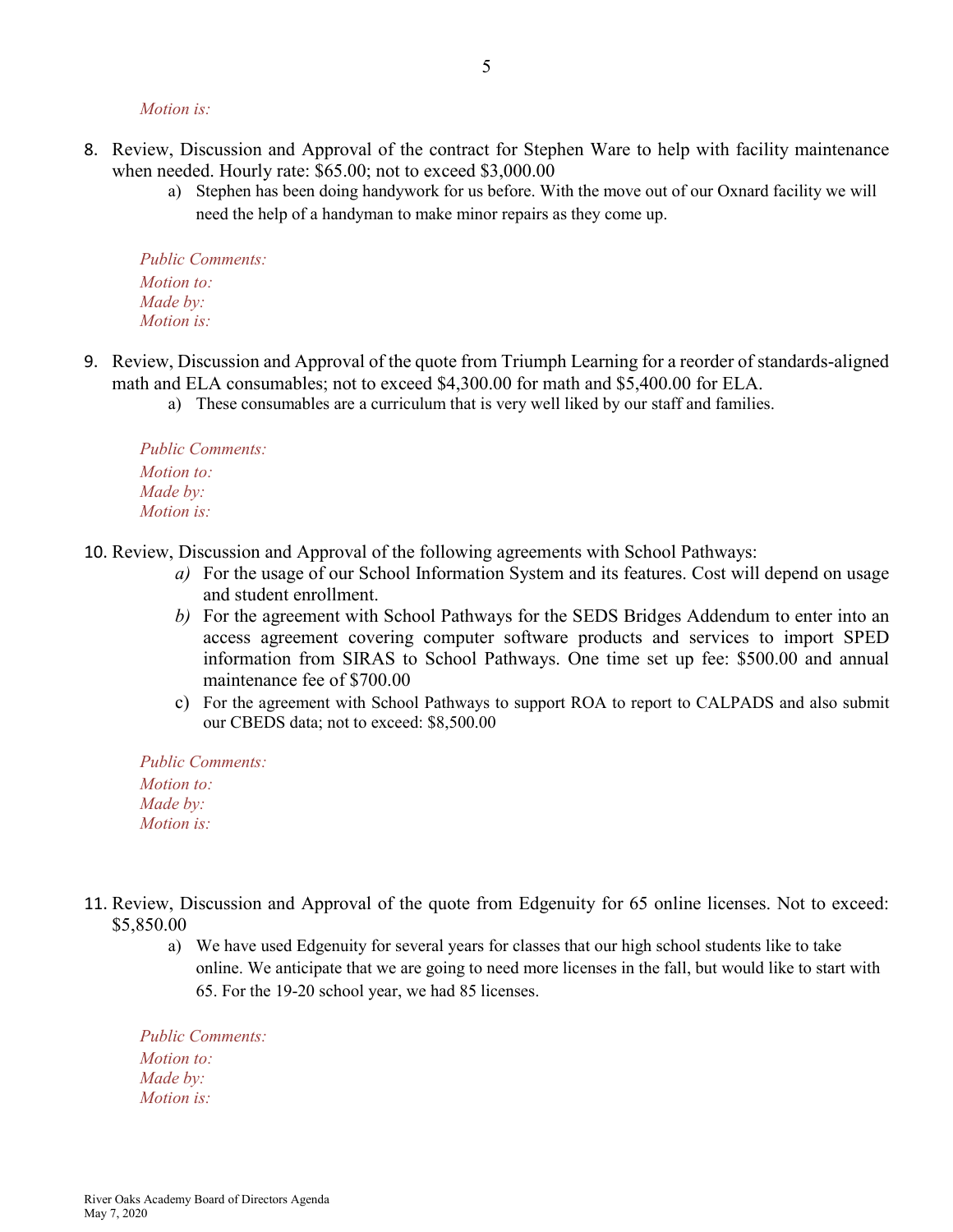- 12. Review, Discussion and Approval of the invoice from WordWare for the Base Service/Support of the 2 vending machines. This is an annual charge for both machines. Not to exceed: \$990.00
	- a) This is an annual charge for the vending machine support.

*Public Comments: Motion to: Made by: Motion is:*

13. Review, Discussion and Approval of the COVID-19 Grading Policy.

*Public Comments: Motion to: Made by: Motion is:*

- 14. Review, Discussion, and Approval to use Document Tracking Services from Ventura County Schools Business Services Authority for the 2020-21 school year. Not to exceed \$320.00
	- *Public Comments: Motion to: Made by: Motion is:*

#### **8. CLOSED SESSION**

During this meeting the Board may adjourn to Closed Session to review and consider the topics below:

1. Public Employment a) Title: Director Evaluation

The Chair of the Board will report on actions taken during closed session.

### **9. OPEN SESSION ACTION ITEMS**

*Public Comments: Motion to: Made by: Motion is:*

#### **7. FUTURE AGENDA ITEMS**

*These items are presented by the Board and are not subject to action at this meeting. These items may be added to a future meeting for action by the Board.*

### **8. ADJOURNMENT**